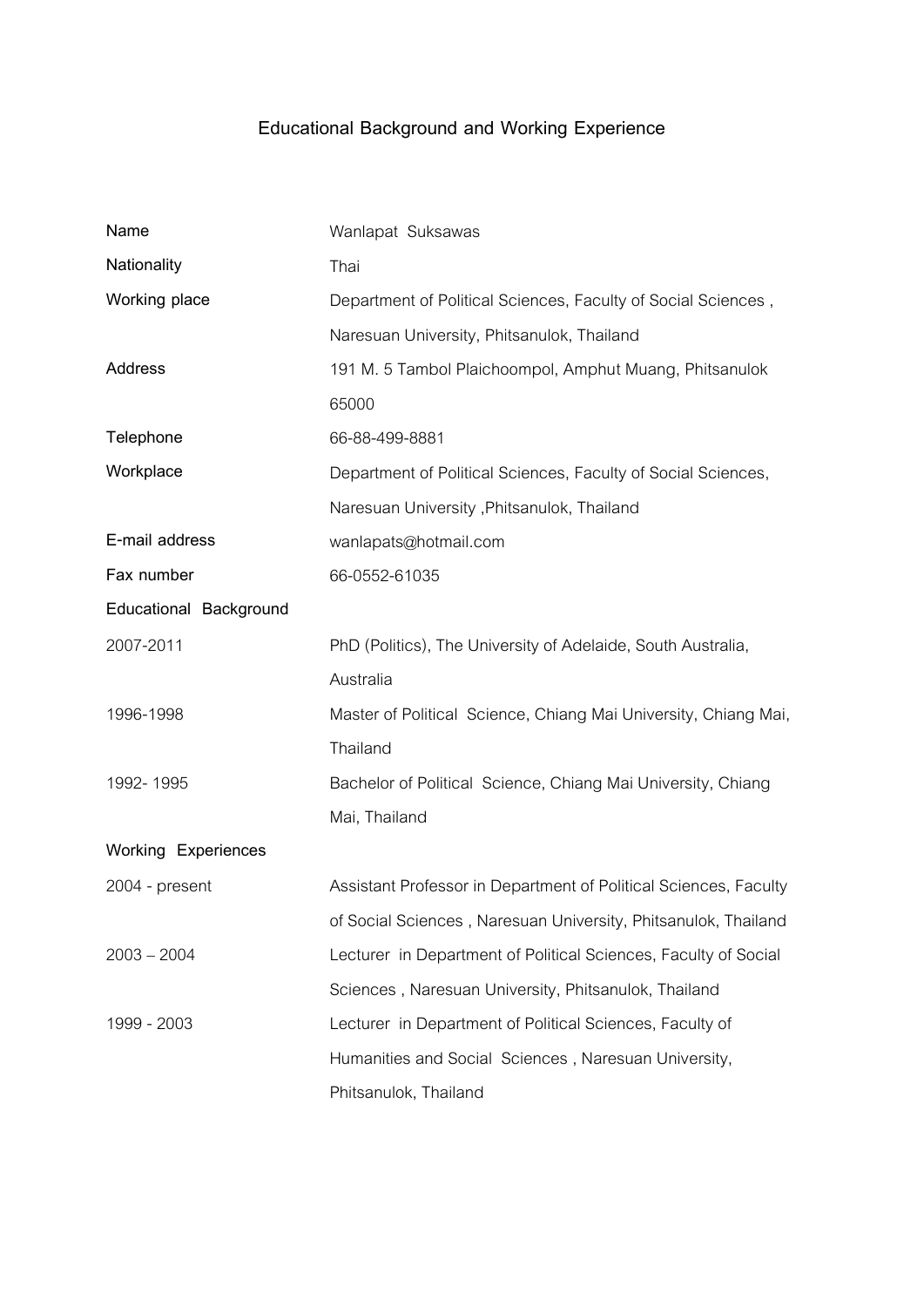| Academic Works |                                                                     |
|----------------|---------------------------------------------------------------------|
| 2003           | Academic Document " Thai Politics and Government"                   |
| 2003           | Text book " Introduction to Political Sciences"                     |
| Presentation   |                                                                     |
| 2012           | Increasing Political Participation in Local Government in           |
|                | Northern Thailand, Can Social Capital Help?                         |
|                | In "Emerging Challenges in University Leadership and                |
|                | Management" 9 - 10 March 2012 Naresuan                              |
| 2012           | University Raising Awareness and Engaging Citizens in Local         |
|                | Governance: Field Research Executive Summaries, USAID               |
|                | office10 February 2012                                              |
| 2012           | Raising Awareness and Engaging Citizens in Local Governance:        |
|                | Field Research Executive Summaries, Plaza Athénée Building,         |
|                | 9 February 2012                                                     |
| 2010           | Social capital, people's political participation and institutional  |
|                | performance of local government in the north of Thailand in         |
|                | Asian Studies Association of Australia (ASAA) 18th Biennial         |
|                | Conference 2010, The University of Adelaide, 5 - 8 July 2010        |
| Research       |                                                                     |
| 2012           | People's participation in health assembly of Phitsanulok city       |
|                | mucnicipality (sponsored by Phitsanulok city mucnicipality)         |
| 2007-2010      | Social capital, people's political participation and institutional  |
|                | performance of local government in the north of Thailand            |
|                | (Thesis)                                                            |
| 2004           | Electoral behavior of people in Phitsanulok municipality area       |
| 2003           | People's perception and satisfaction in Phichaboon city             |
|                | municipality's performance (sponsored by Phichaboon city            |
|                | municipality)                                                       |
| 2003           | People's political participation in local government : a case study |
|                | of lower northern Thailand                                          |